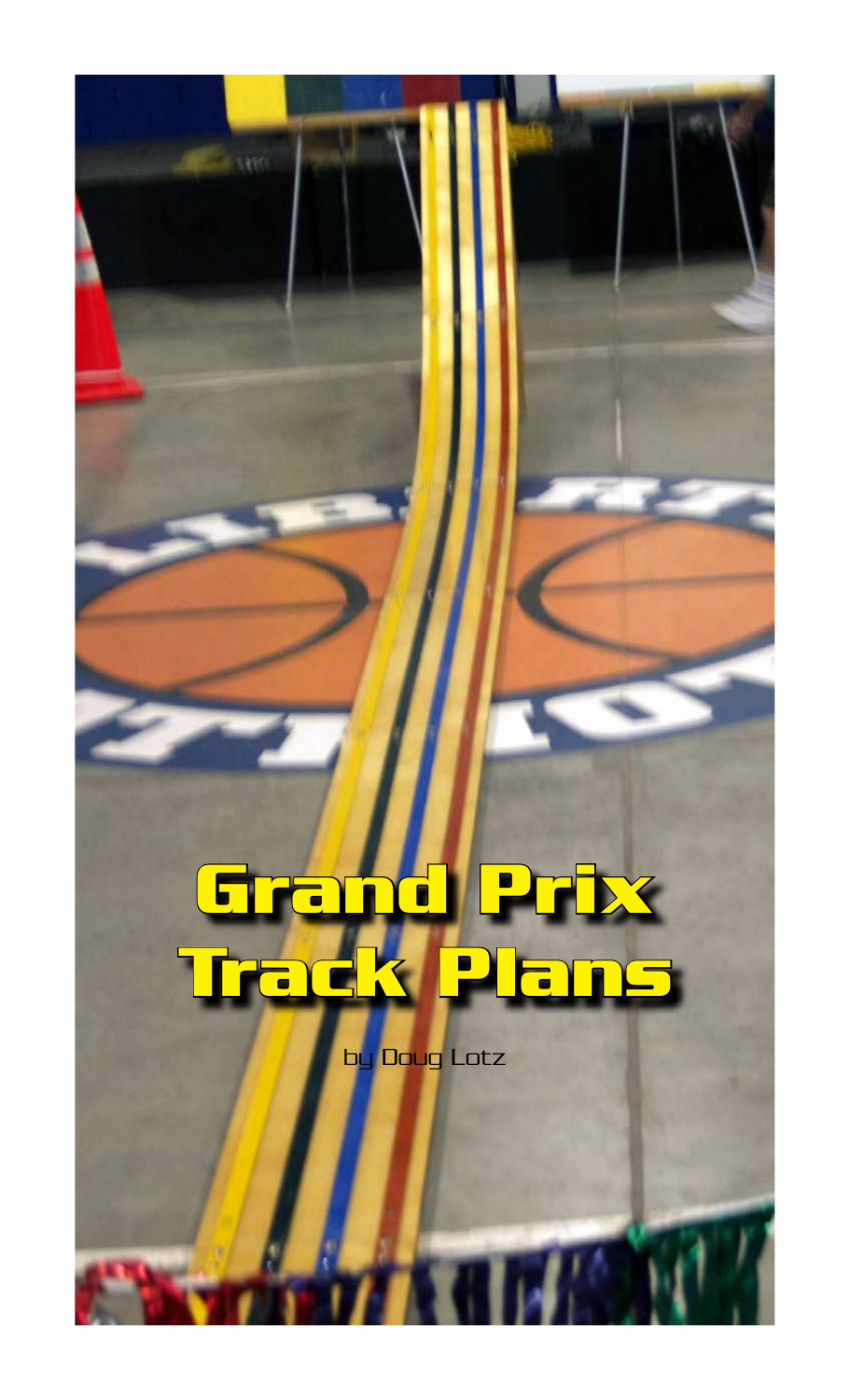# Grand Prix Track Plans

## **Track Size**

- 1. The track size is 14.75" x 35'
- 2. Racing distance is 32'.
- 3. If a different plywood is used; then increase the width to 15.75" and modify the corresponding dimensions as laid out in these plans.

## **Cost of Track**

- 1. Track should be able to be built for less than \$200 – includes paint and hardware.
- 2. The cost of the hardware may easier cost more than the wood.
- 3. Buying tips
	- a. Buy the T-nuts and bolts at a fastener speciality store — much cheaper. — Merit Fasteners in Longwood.

 The T-nuts were \$3 per 100 instead of \$.25 ea. at Ace Hardware.

- b. Wood screws, washers are much cheaper by the box instead of by the piece at Ace.
- c. The chain bolt may be a little hard to find. You may have to go to several different hardware stores in order to find one.

## **Number of Sections**

- 1. There are 7 sections that make up this track. This is primarily because of the size of the plywood that was available.
- 2. Each section needs to be numbered with Number 1 being the start of the track. Even though some of the sections should be interchangeable, this insures that the lanes will be properly aligned. The numbers may be placed on the Joint Plates.

## **Lane Width**

- 1. The Awana lane width is 1.375".
- 2. All other tracks are 1.625". This is what these plans use.
- 3. The track that can be ordered through the Awana Catalog and Piantiosi Oar Company use 1.625".

## **Plywood**

- 1. It is strongly recommended that you use good plywood. If you are going to take the time to make a track, make sure that it will last.
- 2. The recommended plywood is Baltic Birch. This is available from: Parker Lumber Company, Maitland, FL (Just north of the Maitland overpass on 17-92

 They need a day or two of advance notice so that they can have it in stock.

 This plywood comes in 5' x 5' sheets. Baltic Birch is solid hardwood in all of the plies and has more plies than normal plywood.

- 3. If you use the normal  $4' \times 8'$  sheet of plywood the sections may be longer.
- 4. Home Depot and Lowes have a plywood called Paraply or Guatambu. Do not use this plywood even though it looks good, has more plies, and is solid throughout. The glue that is used is not waterproof and there is a tendency at times for the plies to separate.
- 5. The cost of Baltic Birch vs. any other is about the same.
	- a. .25" approx. \$16
	- b. .375" approx. \$23
	- c. .75" approx. \$32

## **Finishing**

- 1. It is criminal to paint pretty wood (personal opinion).
- 2. However, for longevity, and easy cleaning a good finish is essential.
	- a. Use a clear finish.
	- b. The lanes may be painted. Make sure the colors are in the right order — Red, Blue, Green, Yellow.
	- c. If you put a finish on the top it is mandatory to put a finish on the bottom (at least 2 coats) — prevents warping.
	- d. For the racing surface use at least 5 coats of polyurethane.

 Note: there is a polyurethane that is made for floors. This has a hard finish and is made to take abuse. This may only take 2 coats.

- e. The track can be in pieces to make the finishing process easier.
- 3. Sanding
	- a. Sand the lane strips using grits up to 1500. This sand paper is available at Ace.
	- b. Sand between coats of finish.

## **Electronic Finish Lines**

- 1. Recommended: Microwizard Finish Lines. They have a variety of options depending on your budget. They are cheaper and faster than the finish lines from Awana.
- 2. These finish lines are easy to install and reliable.
- 3. www.microwizard.com They are located in Hazard, KY
- 4. You will need to select and have in hand the finish line before making the slot for the frame on the bottom of the track.

## **Assembly**

- 1. Assembly should take approx. 15 minutes.
- 2. Put all the sections in order flat on the floor. The joints should be butted up against each other.
- 3. Have one person put the bolt in the holes. No need for that person to screw them.
- 4. A second person comes along with an electric (preferably cordless) drill to screw in the bolts.
- 5. Use a #3 Phillips bit and a low torque setting.
- 6. After the sections are bolted together, have 1 person lift the starting end and another person lift at the first joint. Lift just high enough for the legs to fold out.
- 7. Put into place the leg cross bar support.
- 8. Install the finish line.

## **Storage**

- 1. When stored, stack of sections will be about 1'.
- 2. Place foam rubber padding between sections.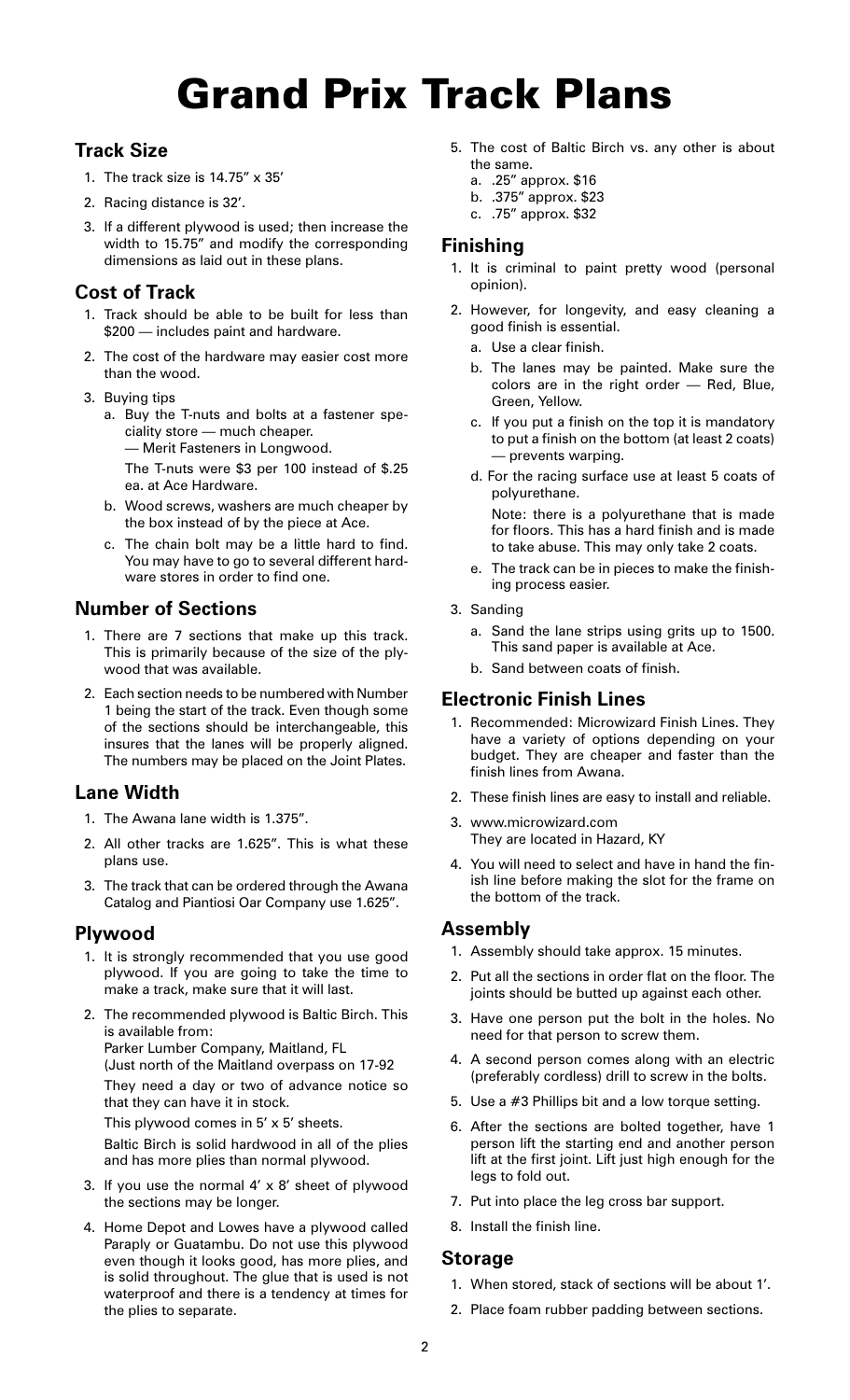# Section 1 — Top View

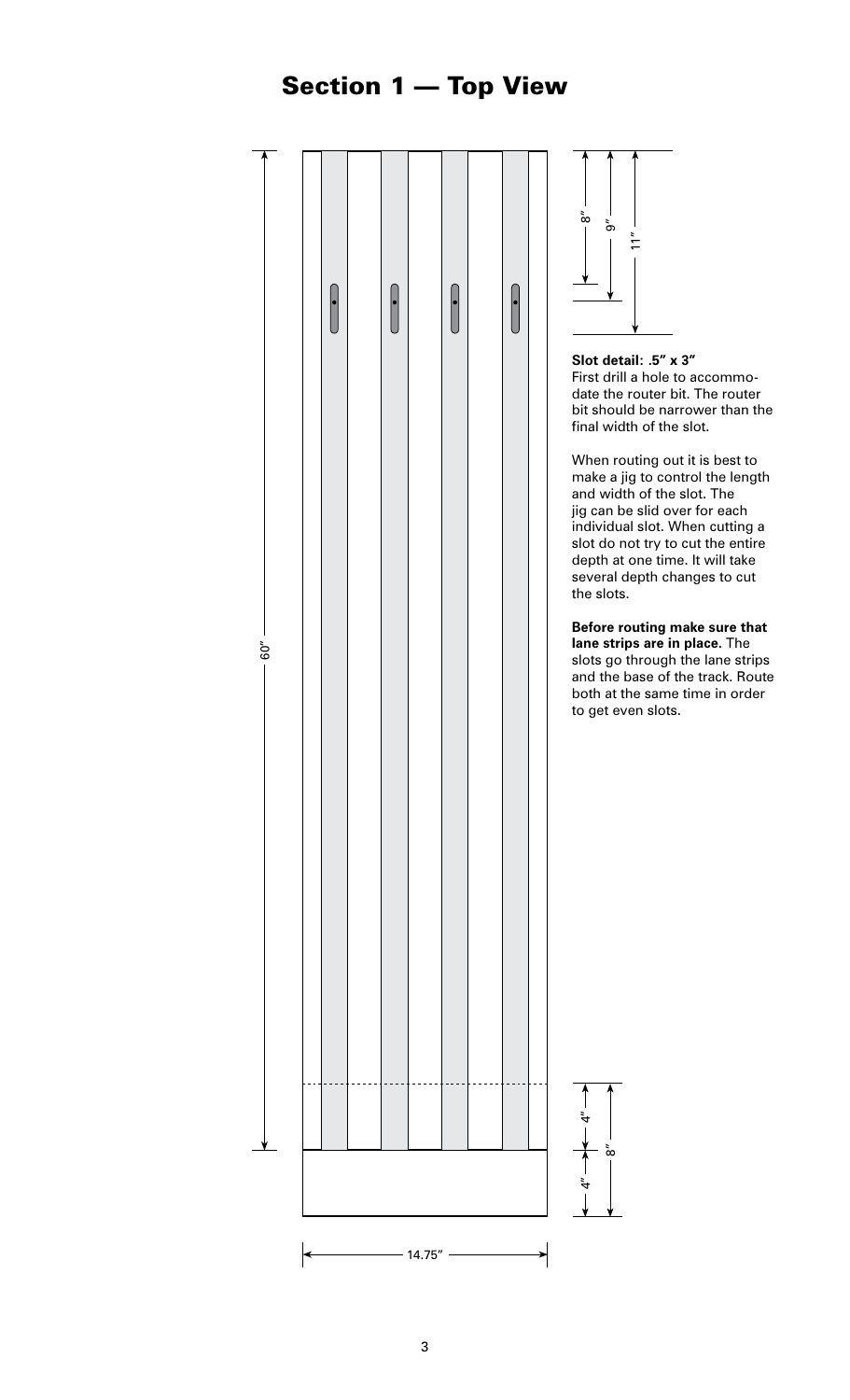

Section 1 — Bottom View — legs not shown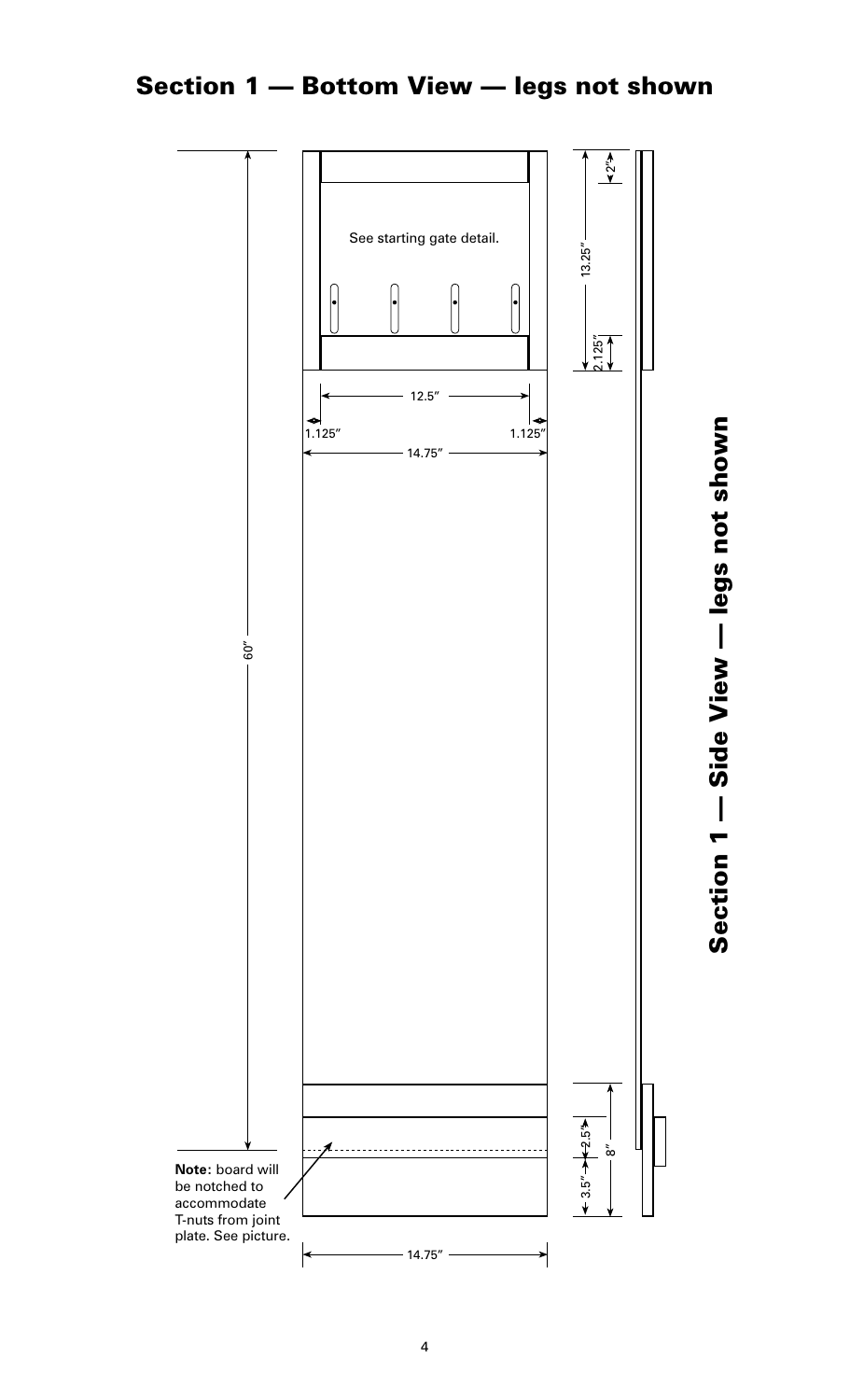

# Section 1 - Side View - with legs Section 1 — Side View — with legs

# Section 1 — Bottom View — with legs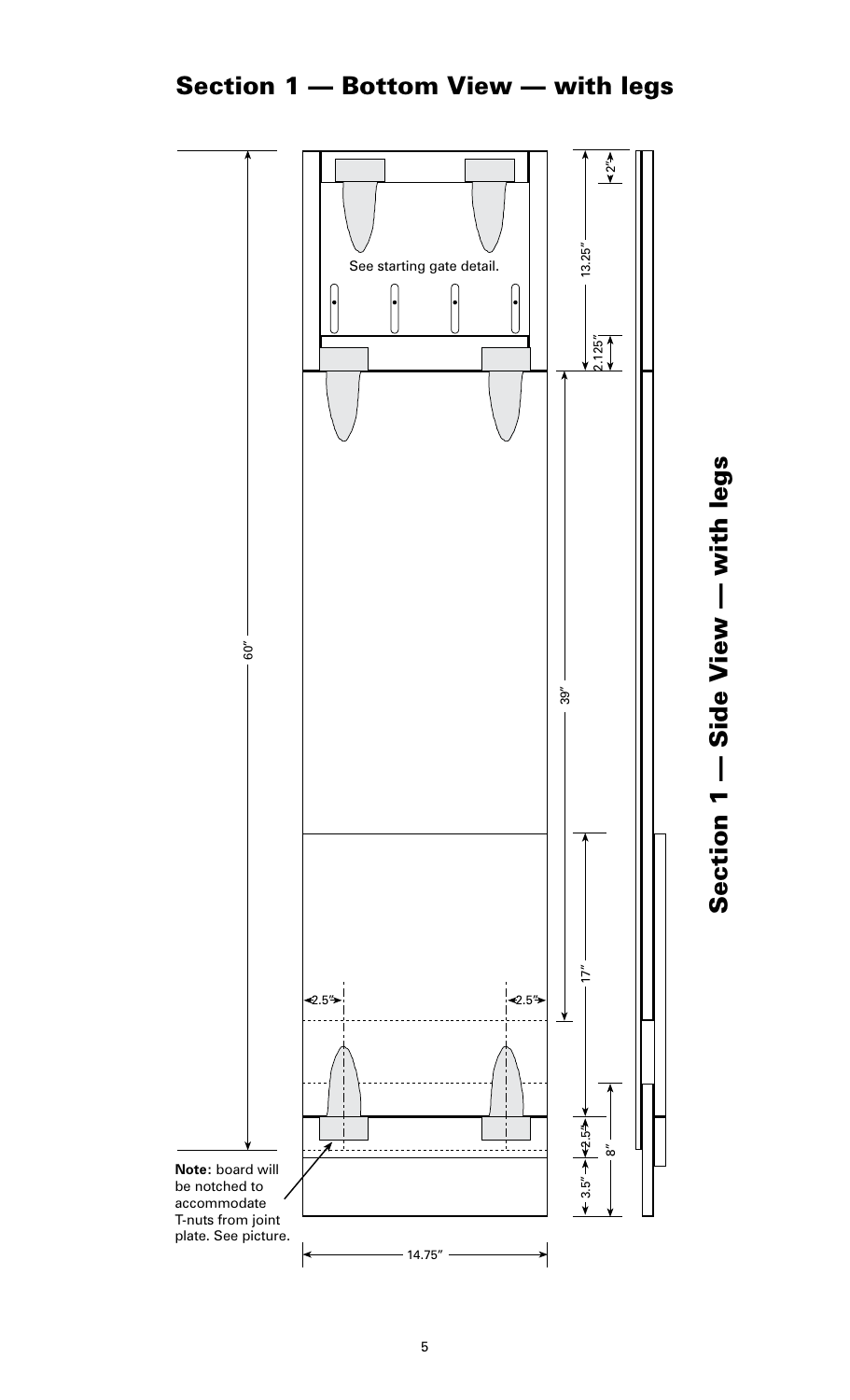# Section 1 — Legs



*Section 1 — bottom view — short leg Section 1 — bottom view — short leg*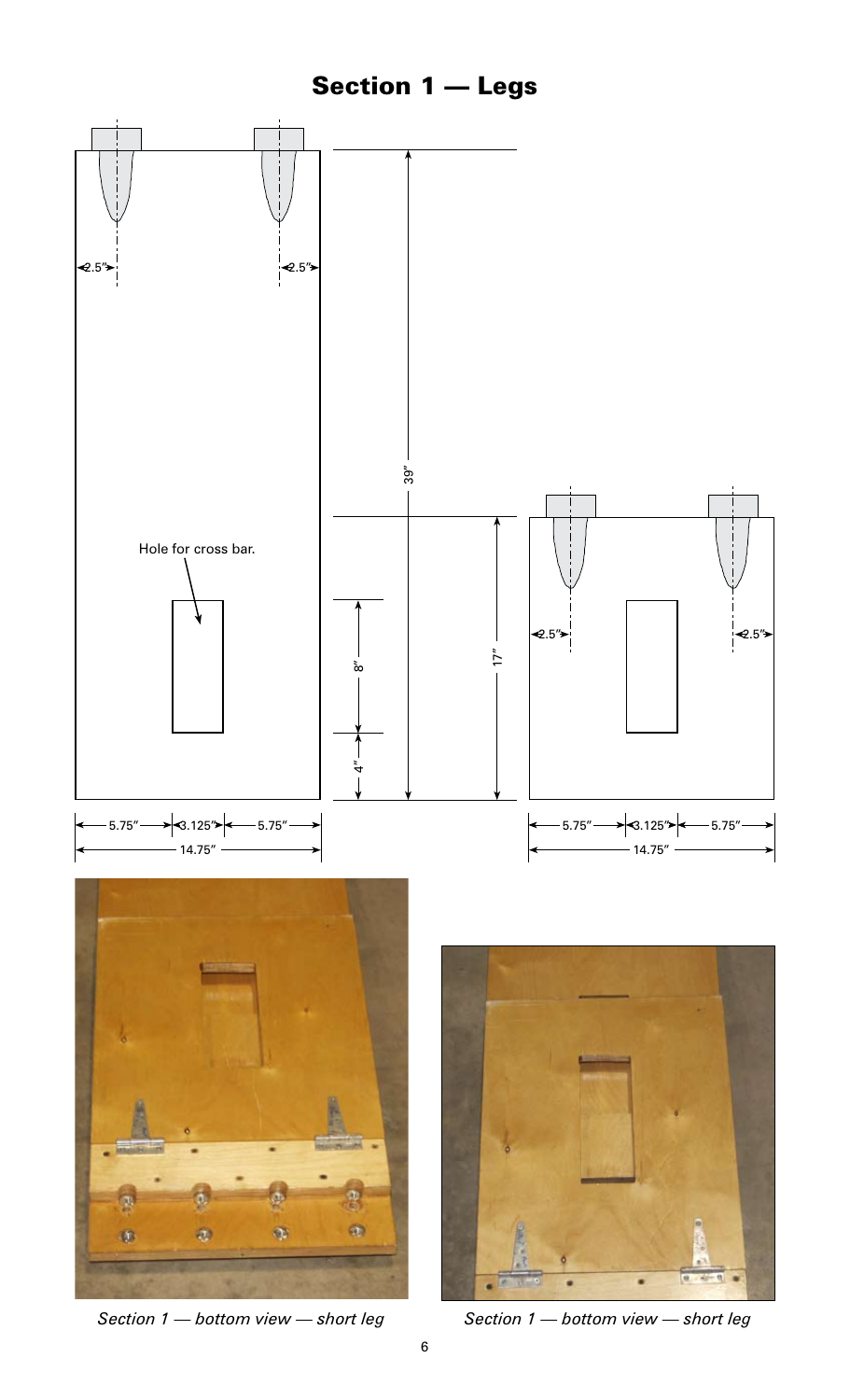# Section 1 — Leg Cross bar — side and edge views



### **Note:**

Notches are to fit the legs. The notches will be a bit larger than .75" to make it easier to slide on and off the legs.

The cross bar squares the legs and steadies Section 1.

The cross bar is made from gluing 2 pieces of .75" plywood together.



*Section 1 — bottom view*



*Section 1 — bottom view — short leg*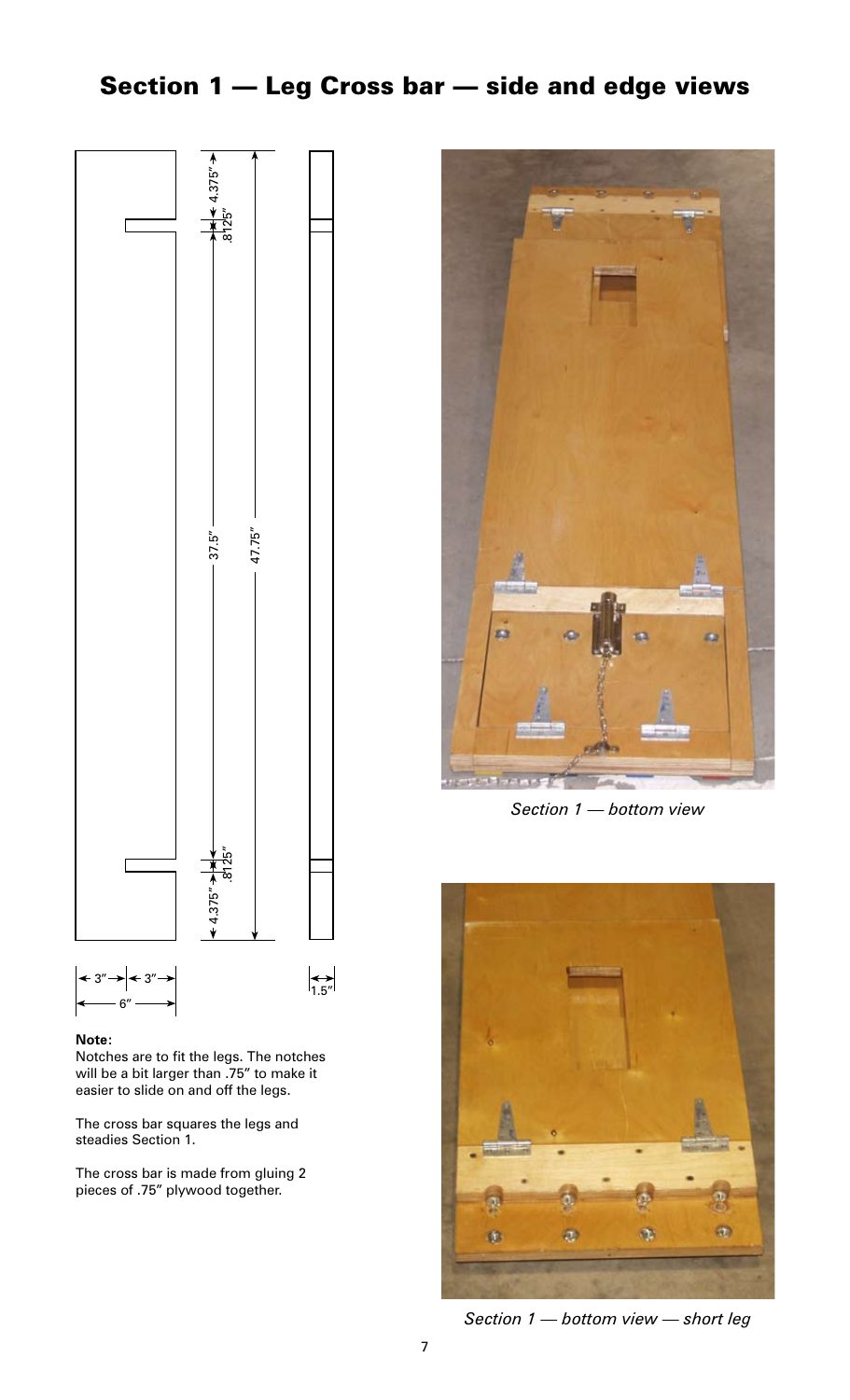

*Section 1 — bottom view — legs folded — note: longer leg should be down first.*



*Section 1 — setup for racing — side view*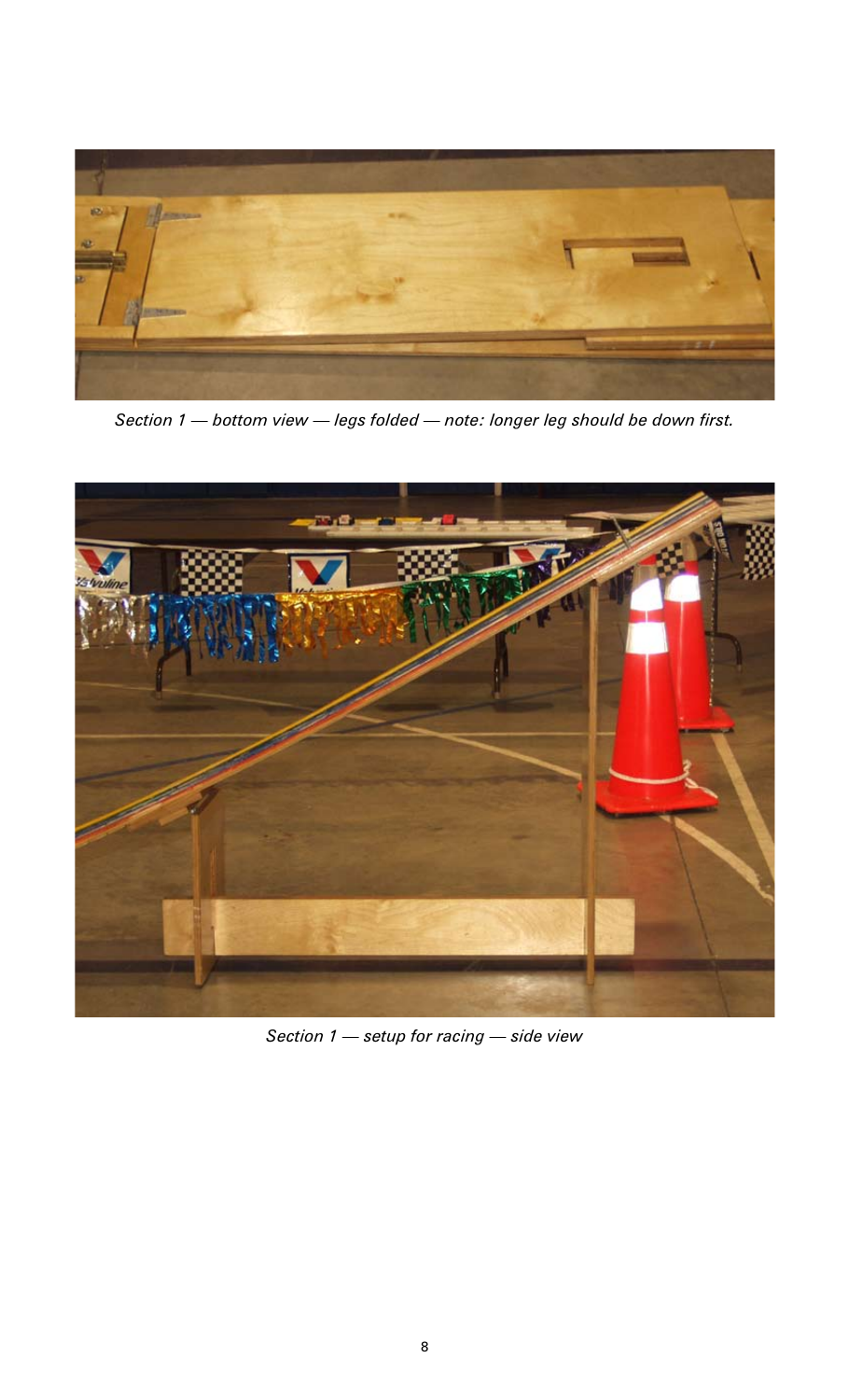Section 1 — Starting Gate — bottom view





*Section 1 — bottom view — starting gate*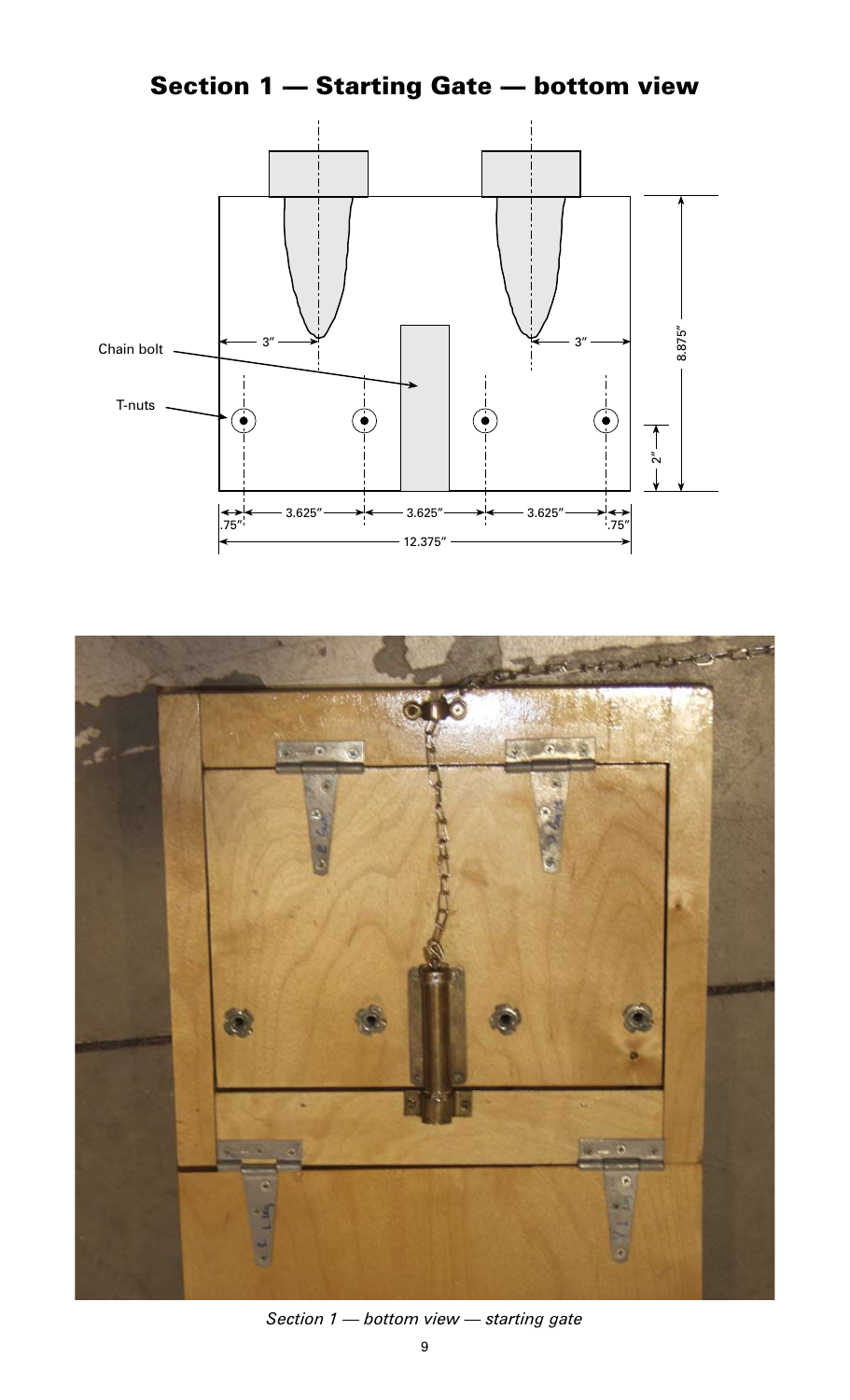# Section 1 — Starting Area — side view





*Section 1 —side view — starting gate*



*Section 1 — top view — starting gate*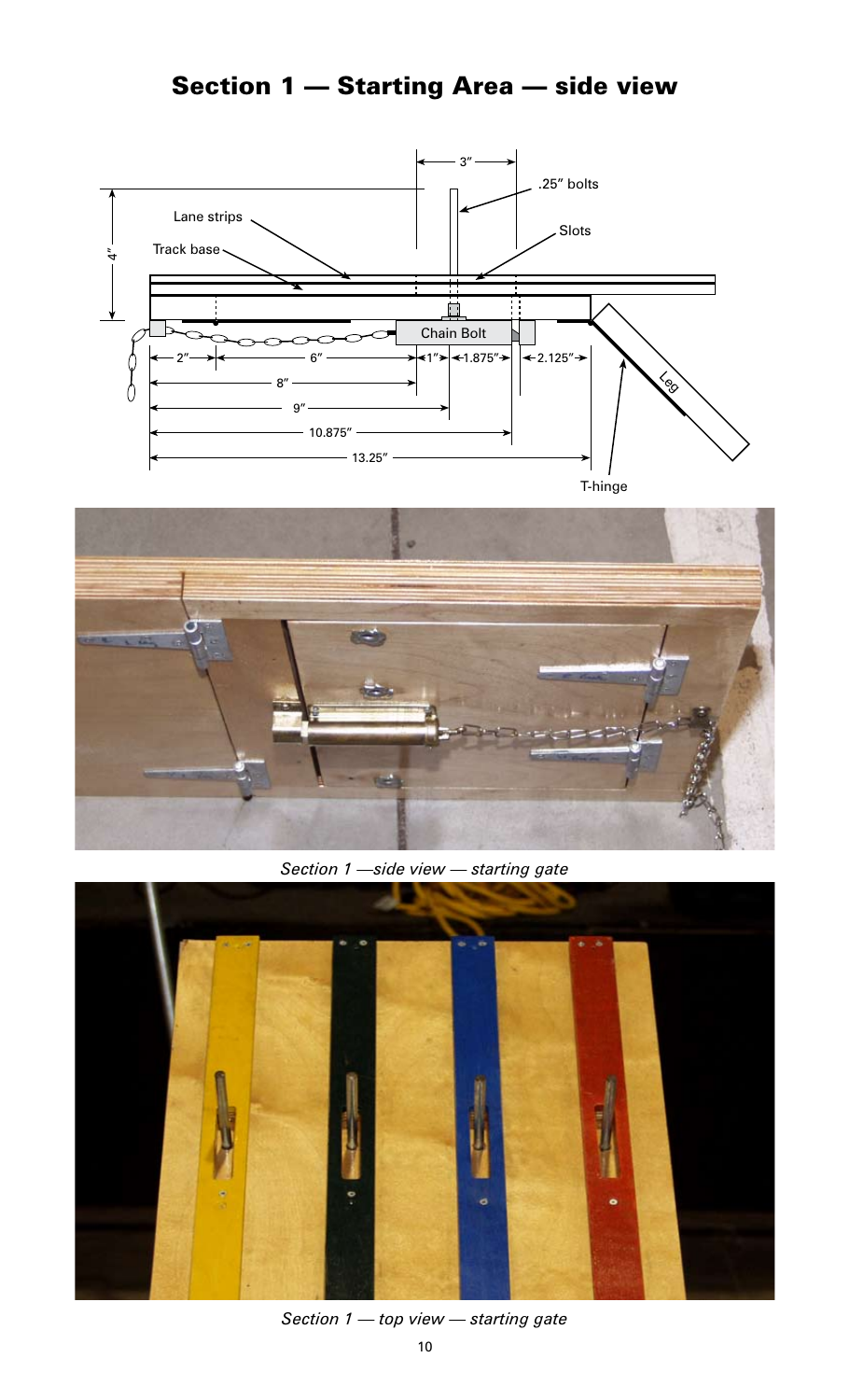# Section 2 — Top and Bottom Views



11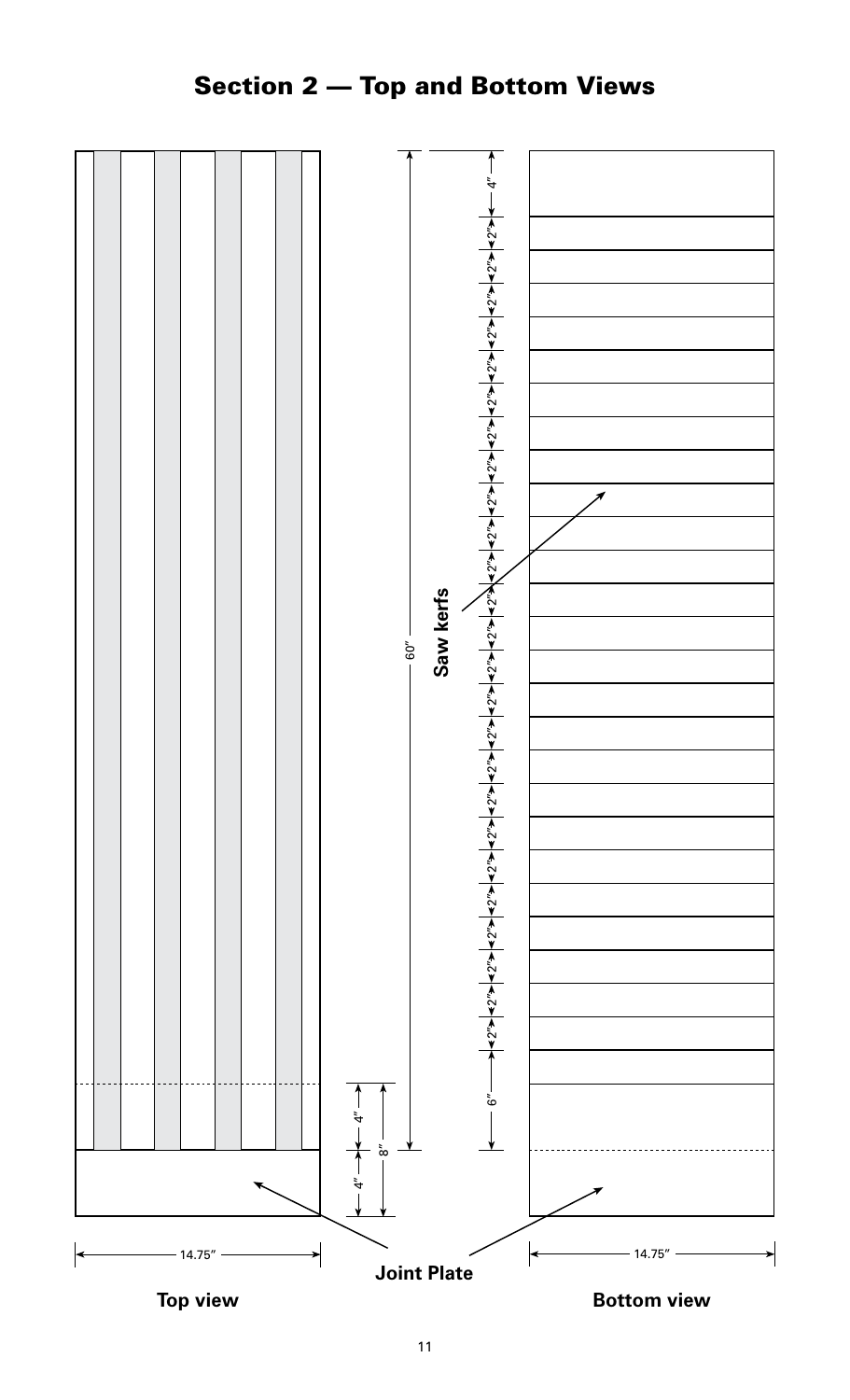# Section 2





*Section 2 —side view — set up*

## **Saw Kerfs:**

Saw kerfs are .125" deep and spaced 2" apart.

The purpose of the kerfs is to provide a curve to the track when it is set up — a transition from section 1 to floor level.

It is essential that the kerfs be evenly spaced to provide an even curve.

*Section 2 — bottom view — showing kerfs*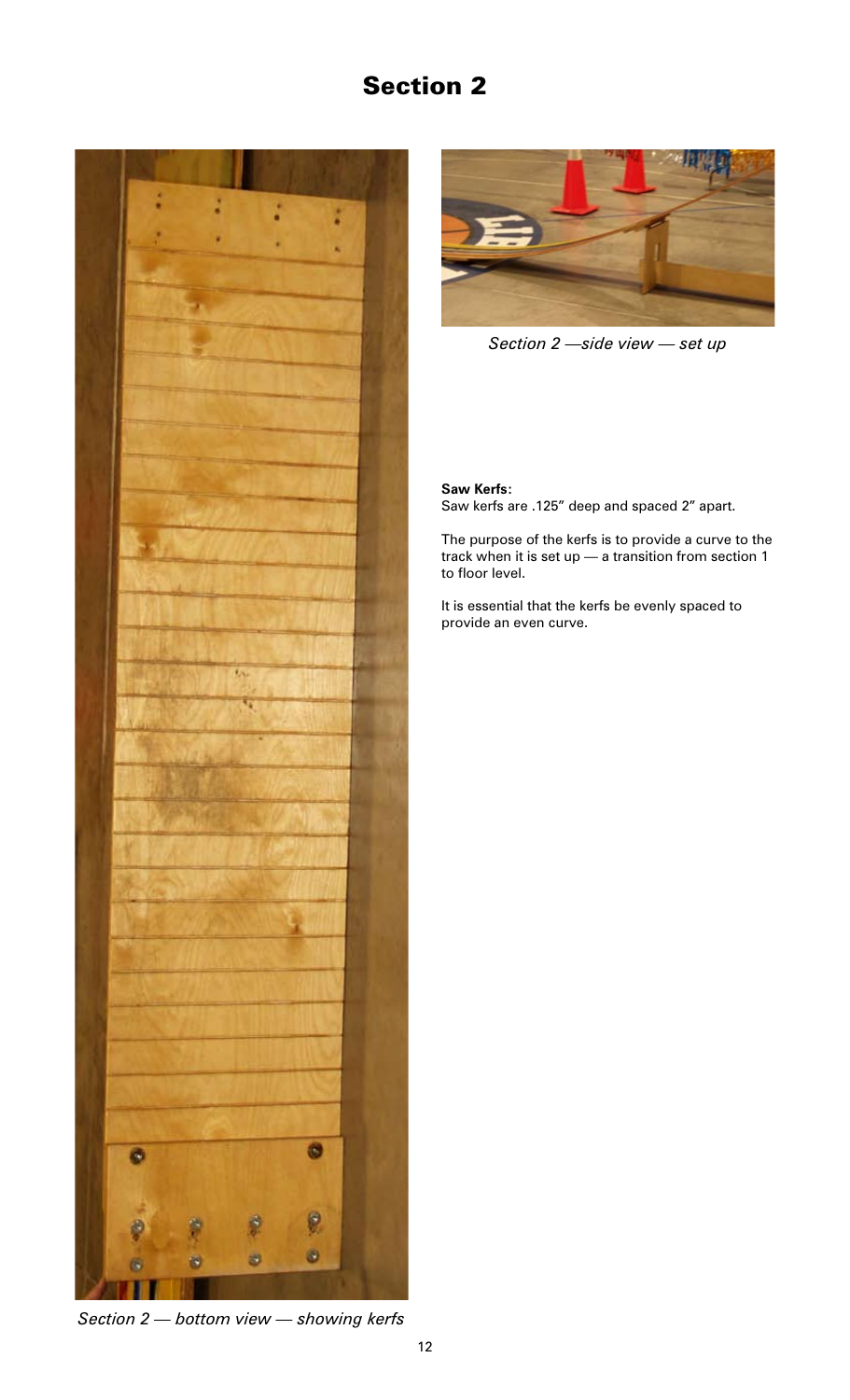

Sections 3 to 6 — Top and Bottom Views

**Top view Bottom view**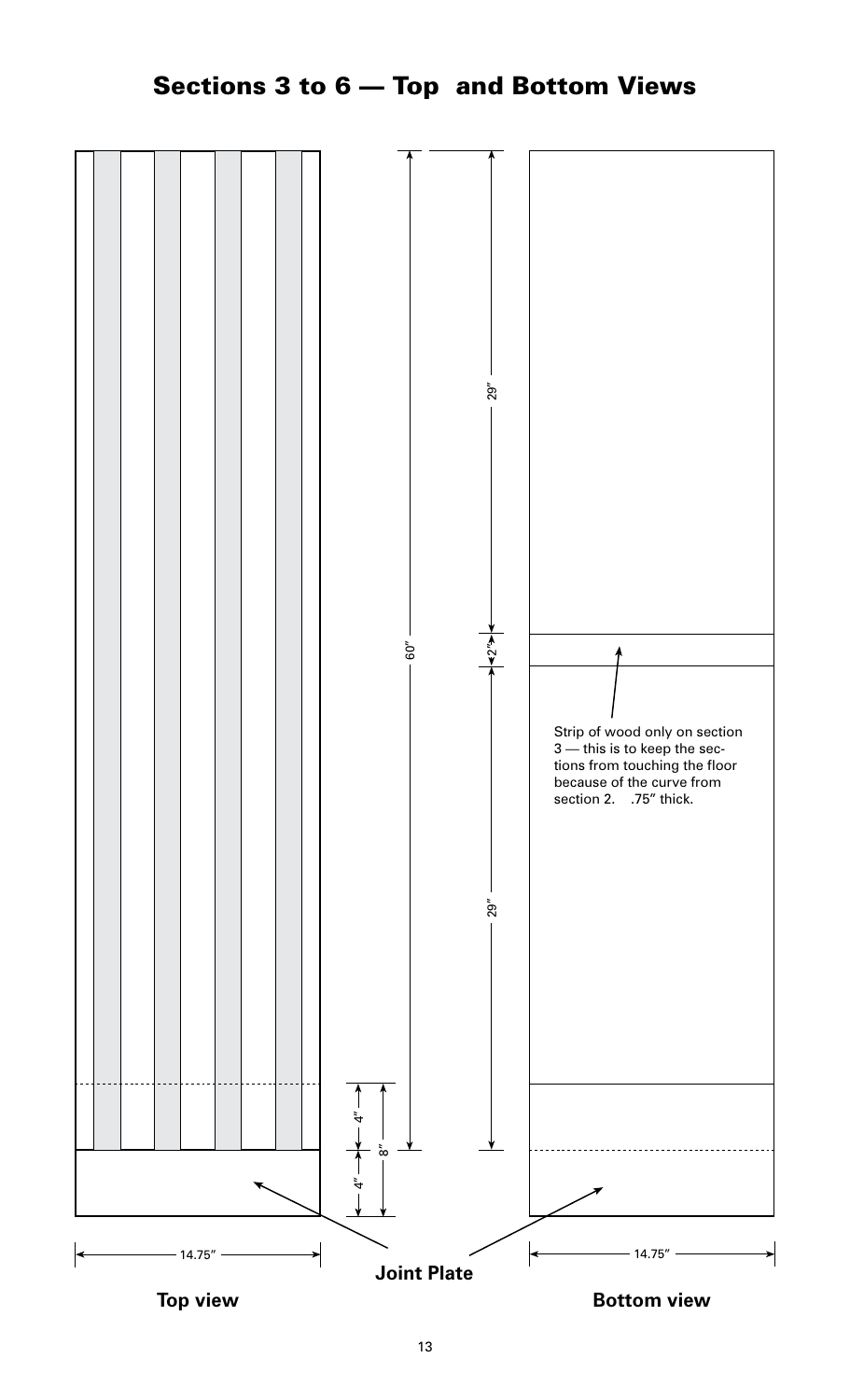# Sections 3 to 6 — Bottom Views





*Section 3 — bottom view Section 4 — bottom view*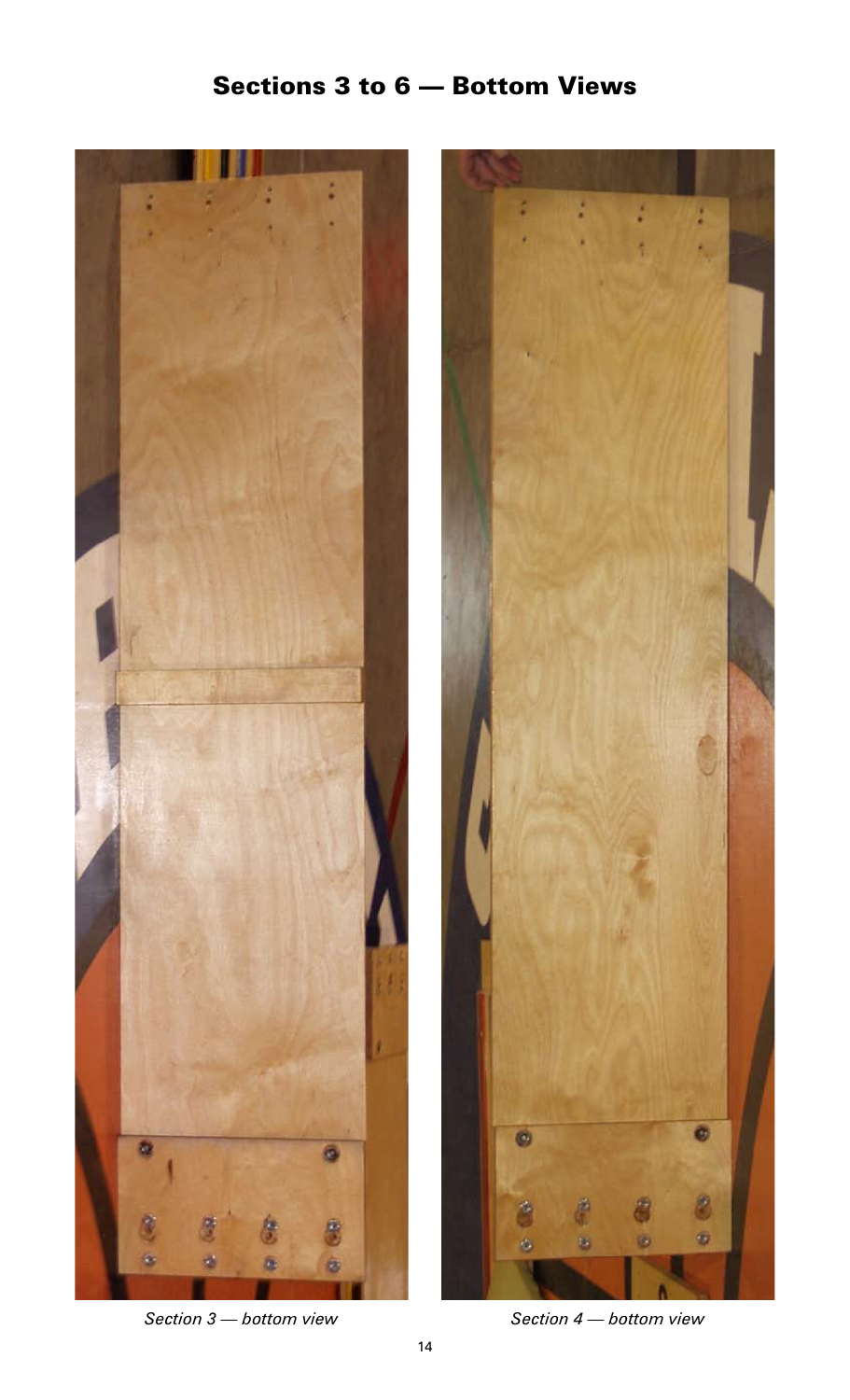# Sections 3 to 6 — Top Views



*Sections 5 and 6*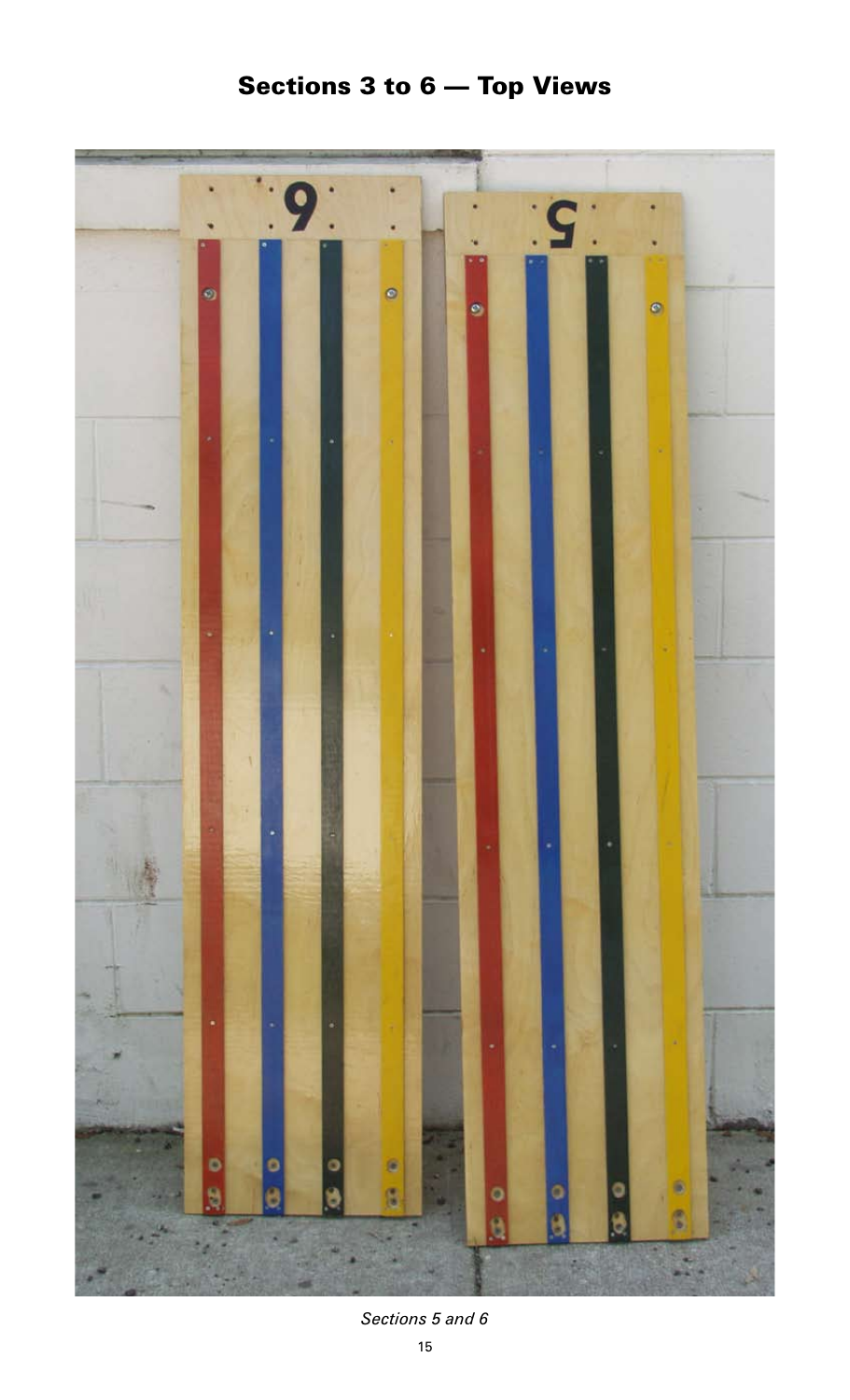# Section 7 — Top and Bottom Views





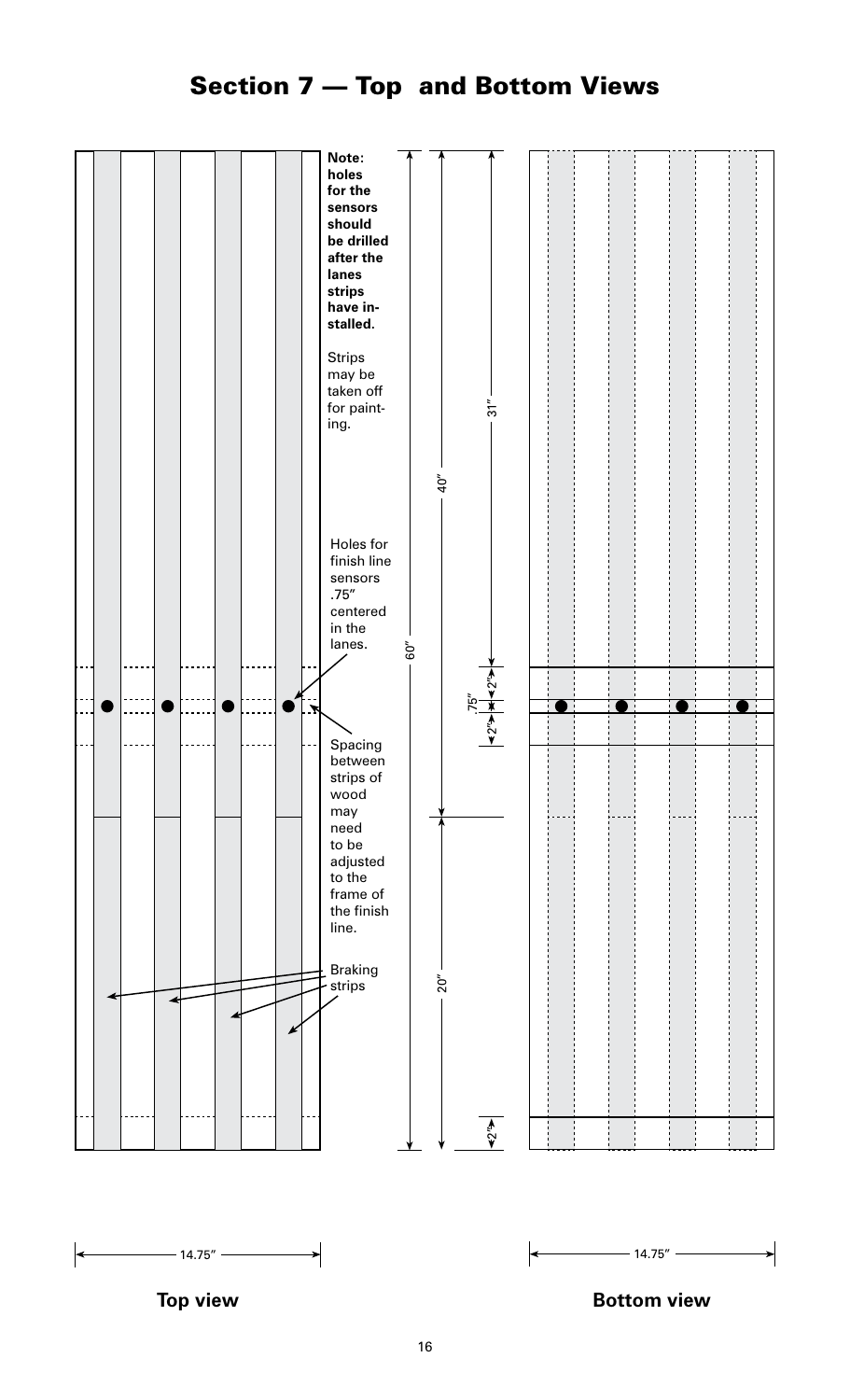# Section 7 — Side View





*Section 7 — brake section — top view*



*Section 7 — end of track — bottom view*



*Section 7 — slot for finish line*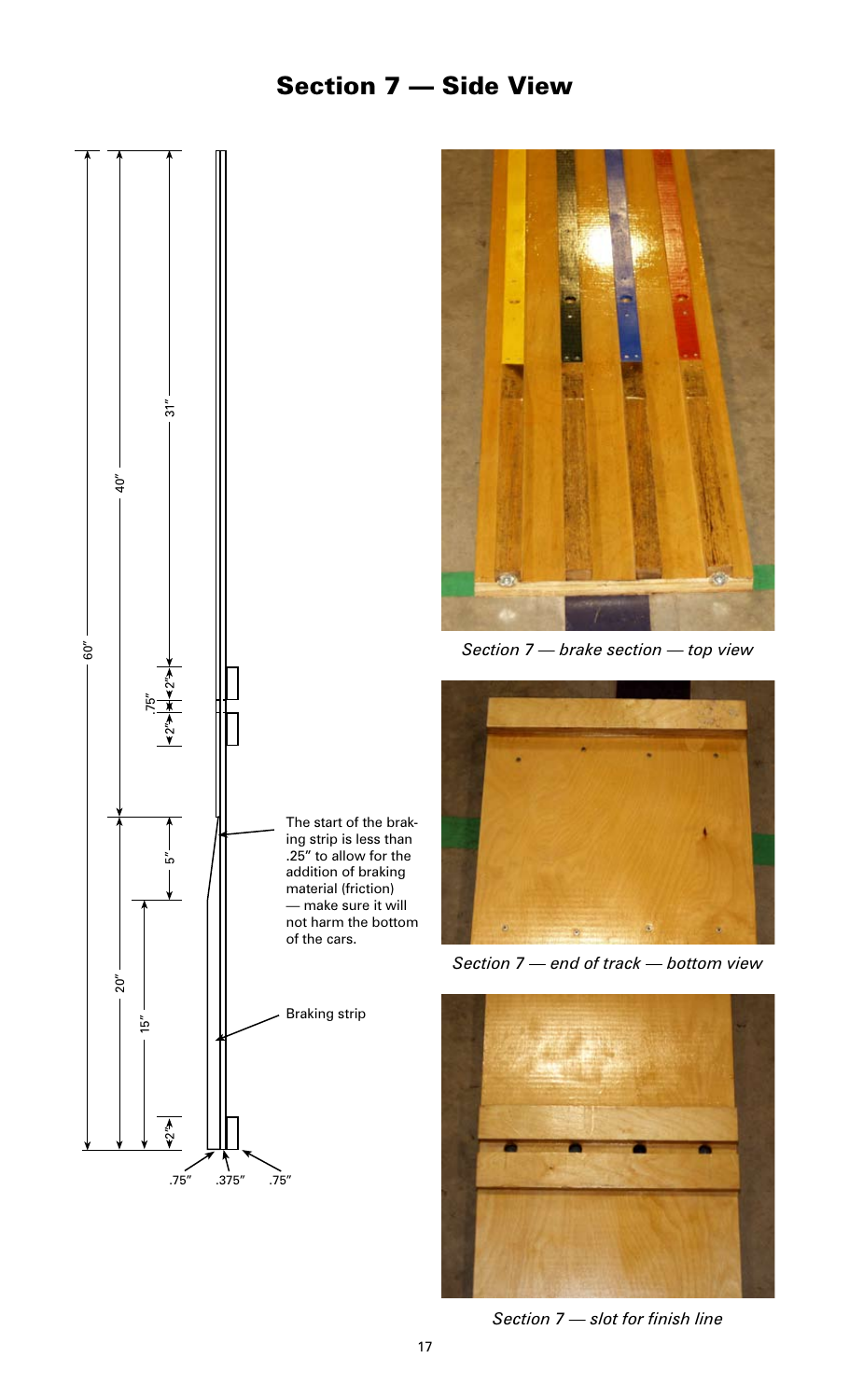# Section 7



*Section 7 — bottom view*



*Section 7 — brake section — top view*



*Section 7 — finish line Section 7 — finish line*

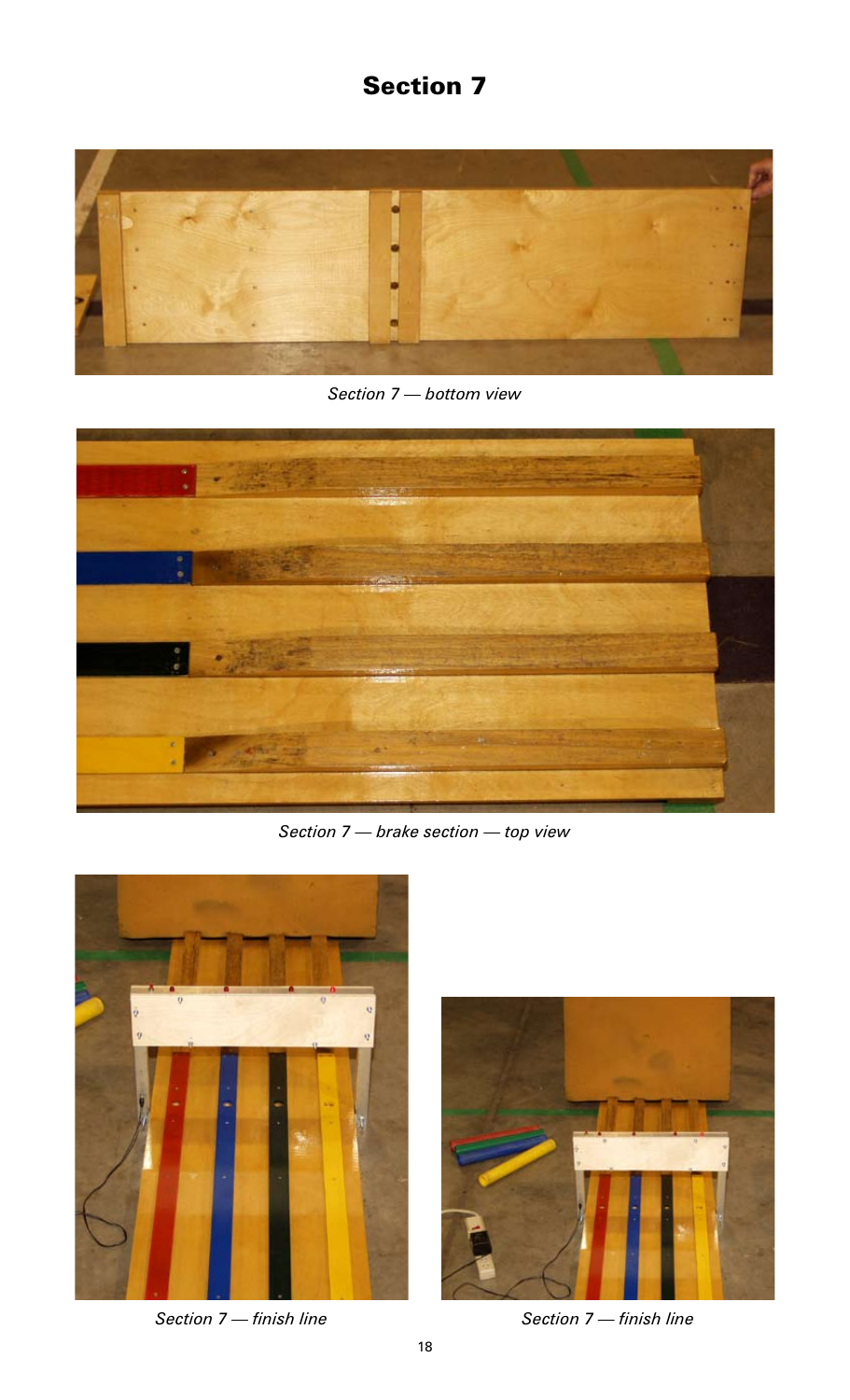# Section 7



*Section 7 — finish line and end of track*



*Section 7 — end of track — set up*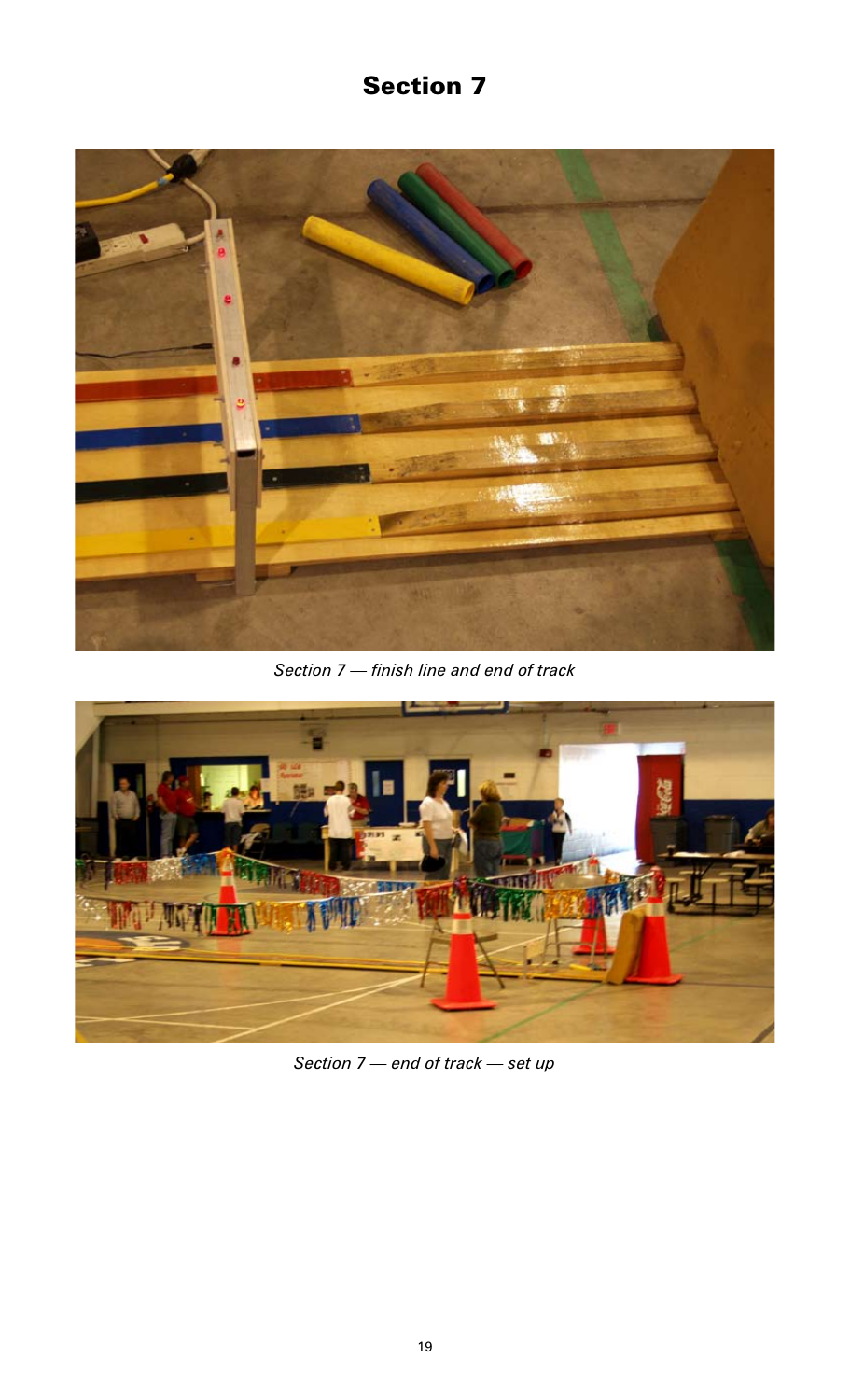## Joints

# End View of Track Width and Lane Spacing

Center of lane measurements will be needed to order electronic finish line. Also needed for placement of Tnuts, starting posts, slots, and screws.



.875" x 6 screws are used in addition to the bolts. Screws are underneath the lane strips.

Hole in lane strips to ac- .25" bolts commodate bolt heads

and washers.

# Joint Plate — assembled — top view



# Joint Plate — without following section — top view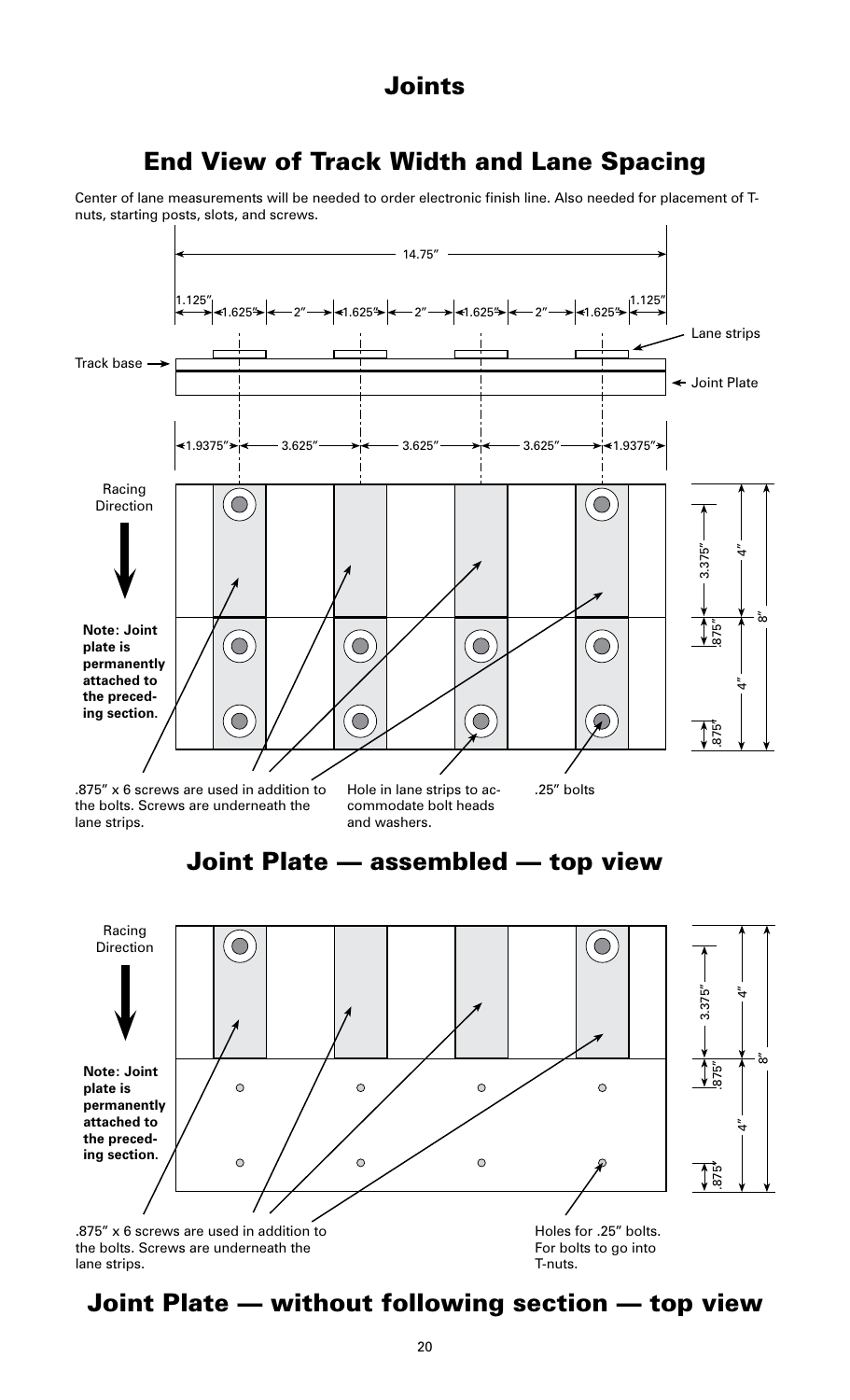## Joints

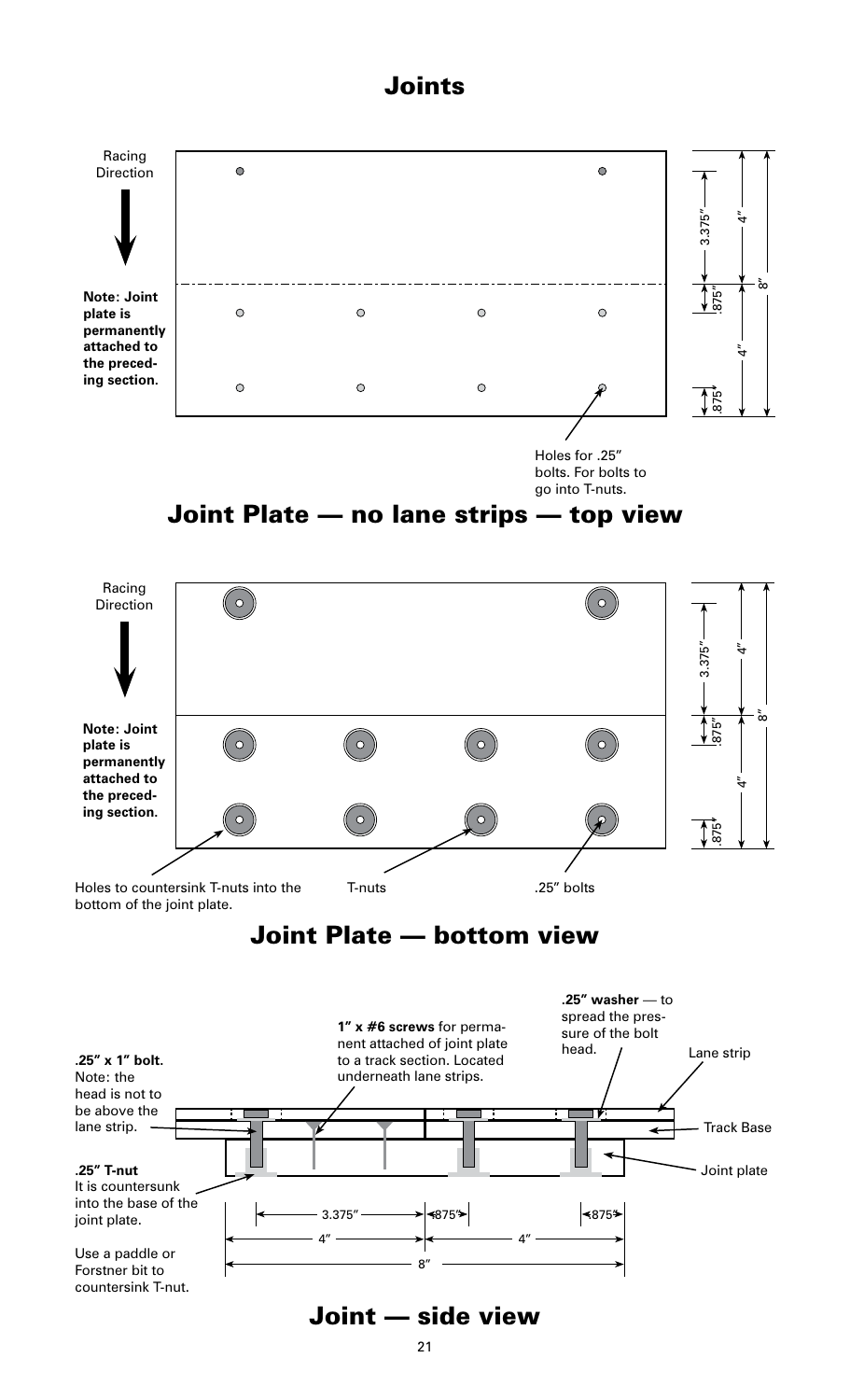# Joints



*Joint — top view*



## *Joint Plate — bottom view*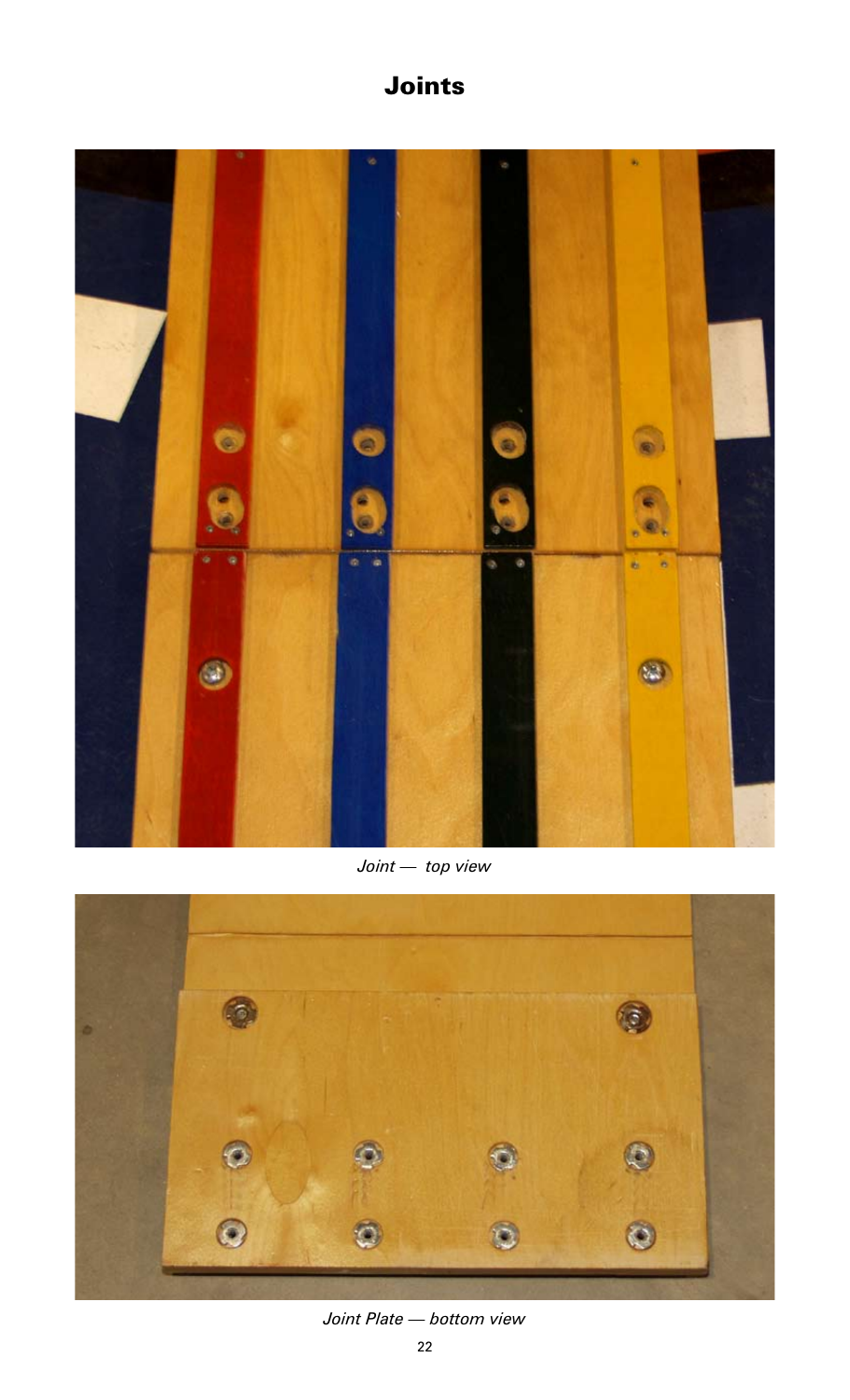# Joint Plates

The joints are one of the most critical part of the entire track. If they are properly made they will greatly enhance the speed and accuracy of setting up the track. The following are some suggestions for making the joint plates.

- 1. As much as possible make each of the plates identical. Ideally they should be interchangeable.
- 2. Make a jig or a master joint plate. This will be used to locate and drill all of the necessary holes in the plates.
- 3. You will want to number each joint plate according to which section they will be attached to.
- 4. Mark the center line of the joint plate.
- 5. At first only drill .25" holes. When drilling these holes use a drill press for accuracy, especially vertically.
- 6. Using a paddle bit or Forstner bit countersink for the flanges of the T-nuts in the base of the joint plate. You do not want the metal to be scrapping on the floor. Use a drill press.
- 7. Drill the holes for the barrels of the T-nuts. Do not drill all the way through. You want the top of the hole to still be .25". This is to be a guide for drilling the sections. Use a drill press.
- 8. Clamp a plate to the end of Section 1 using the center line for alignment.
- 9. Drill the 2 .25" holes.
- 10. Unclamp the plate.
- 11. Hammer in the 2 T-nuts into that half of the joint plate.
- 12. Bolt the plate to the end of Section 1.
- 13. Butt the beginning of Section 2 to the end of Section 1. Clamp/nail/screw (temporarily into place) If you clamp or screw make sure it is in an area to be covered by a lane strip.)
- 14. Drill the 8 .25" holes into the beginning of Section 2.
- 15. Unclamp/unscrew etc. Section 2
- 16. Unbolt the plate from Section 1.
- 17. Hammer in the 8 T-nuts into the plate.
- 18. At this stage you may rebolt the plate to Section 1 and in addition to the bolts, use screws to permanently attach the plate. This may also be done (recommended) after all the painting is done and you are doing final assembly. The purpose of the 2 bolts is for alignment — being able to disassemble the track completely and reassemble accurately.
- 18. Repeat for all remaining sections.
- Note: at the end of Section 1 the support piece for the lower leg will have to be drilled/shaped to accommodate the T-nuts.
- **NOTE: Do NOT try to save time and money by reducing the number of Tnuts on the downward side from 8 to four. This has be tried. What happens is that with the flex in the track as it is being set up and later taken apart, the bolts will cross thread and cause major problems. On my current track I had to retrofit to 8 T-nuts. Since the retrofit, there has been no problems.**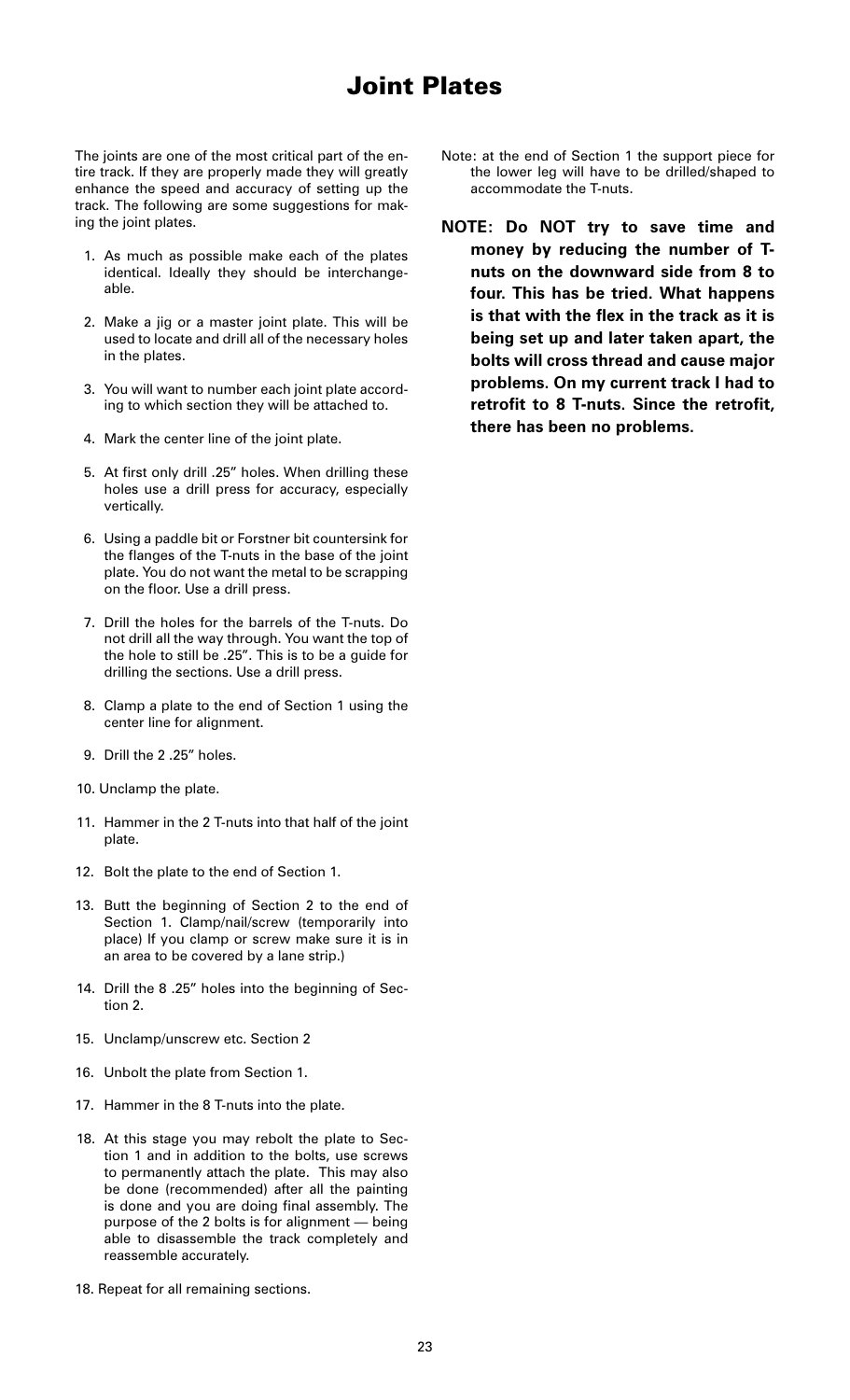# Lane Strips



# Laying Track

As much as possible all lane tracks should be identical. The ideal is to have a car run on each lane at identical times.

- 1. Drill holes in all of the lane strips for .5"  $\times$  #4 wood screws. The screws will need to be countersunk. You can get special bits that will allow you to drill and countersink at the same time. Use a drill press for this process.
	- a. There will be two screws at each end of each strip.
	- b. The screws will be approximately 15" apart down the strip.
	- c. It is essential that the screws be evenly spaced across the width of the track i.e. the placement of the screws will be the same for each lane strip.
- 4. Number each strip as it is put down for example — "*2 Red"* — for Section 2 Red lane. This can be done on the bottom of each track.
- 5. Make a spacer strip of  $1.125'' \times 60 +$ ".
- 6. Make a spacer strip the width of the space between two track x 60+" long ("Lane Spacer.").
- 7. Clamp the spacer strip to the edge of Section 1.
- 4. Screw the strip to the base.

grits up to 1500.

- 9. Put the lane spacer into place.
- 10. Screw down the second strip.
- 11. Continue until all 4 strips are screwed to Sec. 1.
- 12. Bolt Section 2 to Section 1.
- 13. Repeat steps 7 to 12 until all sections are done.
- 14. Make sure that the ends of the strips match up with the lane strips of the neighboring sections.